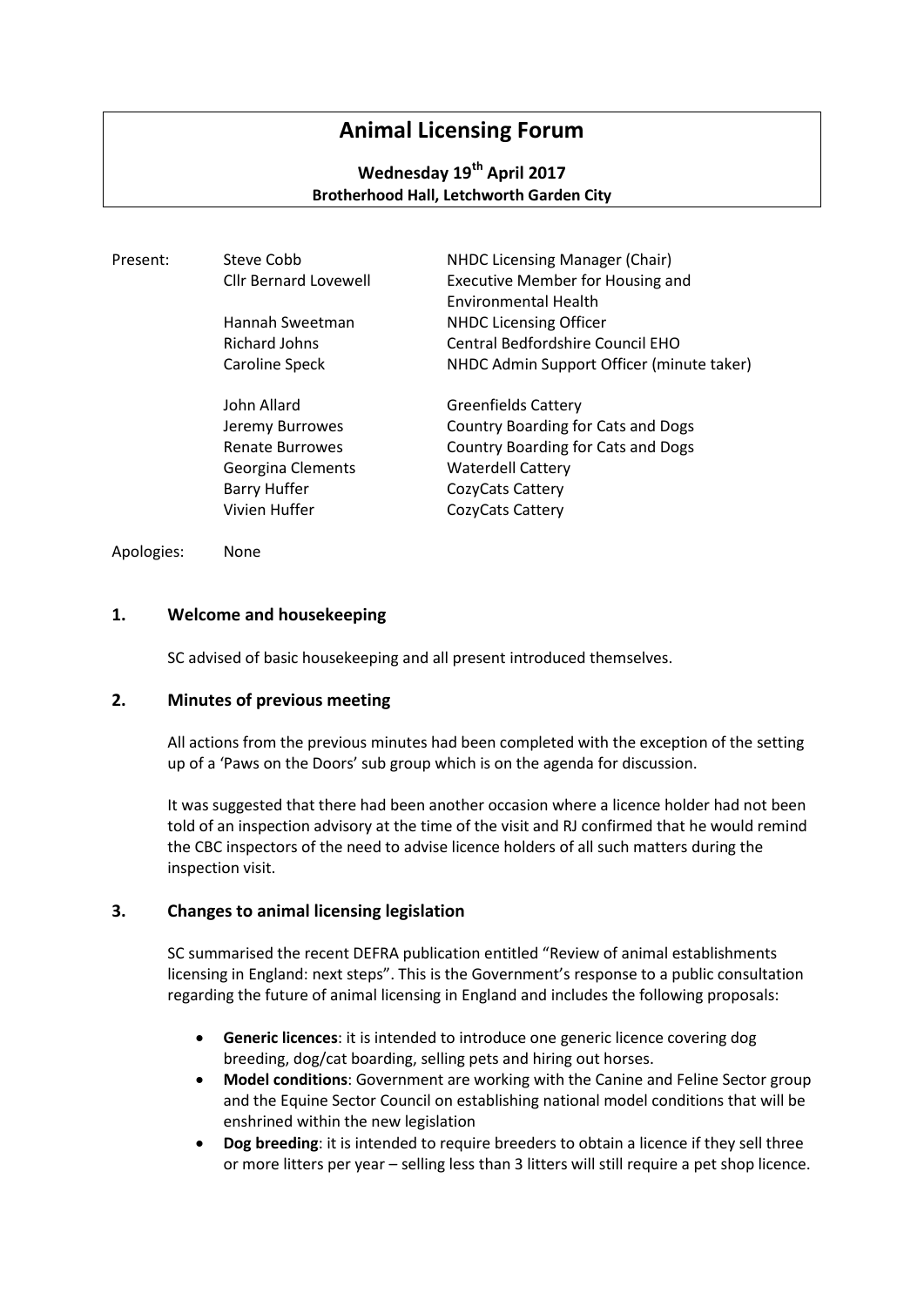It is also proposed to make it a legal requirement to include your licence number in all adverts of animals for sale.

- **Pet sales**: it is intended to make it a requirement to provide written information about suitable pet care for any animal being sold
- **Licence duration**: local authorities will be able to issue licences for a period of up to three years based on a national risk assessment criteria for the individual business
- **Performing animals**: it is intended to replace the performing animals legislation with regulations requiring the registration of animals being exhibited rather than specifically those that are performing

The next steps will be for draft legislation to be produced with accompanying guidance and further consultation between Government and the respective animal sector groups.

#### **4. 'Paws on the Doors' scheme**

HS advised that no further work had been undertaken on this proposal due to the work needed in redrafting the current Animal Policy.

The Council are still keen to promote the principles of a 'Paws on the Doors' scheme and will consult further with the trade and specialist organisations at an appropriate point in the future when this can be re-visited. The scheme would have to be based on a criteria whereby all businesses that have obtained a licence would qualify for one 'paw', with subsequent 'paws' being awarded for businesses that offered services and facilities in excess of the Council's basic requirements.

## **5. Clarification on change of ownership**

SC clarified that the current boarding establishment exemption from satisfying kennel/pen sizes was intended to remain in place whilst the licence holders named on the licence at the time the policy was adopted remain on the licence or the business is sold. This does not prevent new family members from being added to the licence provided the original licence holders remain.

Members will be asked to clarify this interpretation as part of the forthcoming consultation regarding a new Animal Licensing Policy.

#### **6. Update on adoption of revised guidelines including changes made**

SC advised that new CIEH Model Conditions have been published for dog breeding establishments, kennels and catteries. The existing Animal Licensing Policy commits the Council to follow national guidance when determining local licensing conditions therefore the forthcoming Policy review would be based on these new conditions.

HS advised that she would be working on a draft Animal Licensing Policy based on the new guidance and issues raised in respect of the existing policy. It was hoped to have the draft Policy available for consultation by November with the committee cycle ending at Cabinet in March 2018.

SC reminded Forum Members that there would be a full public consultation of at least eight weeks followed by a recommendation being considered by the Licensing Committee prior to Cabinet making the final decision. Both the Licensing Committee and Cabinet meetings are